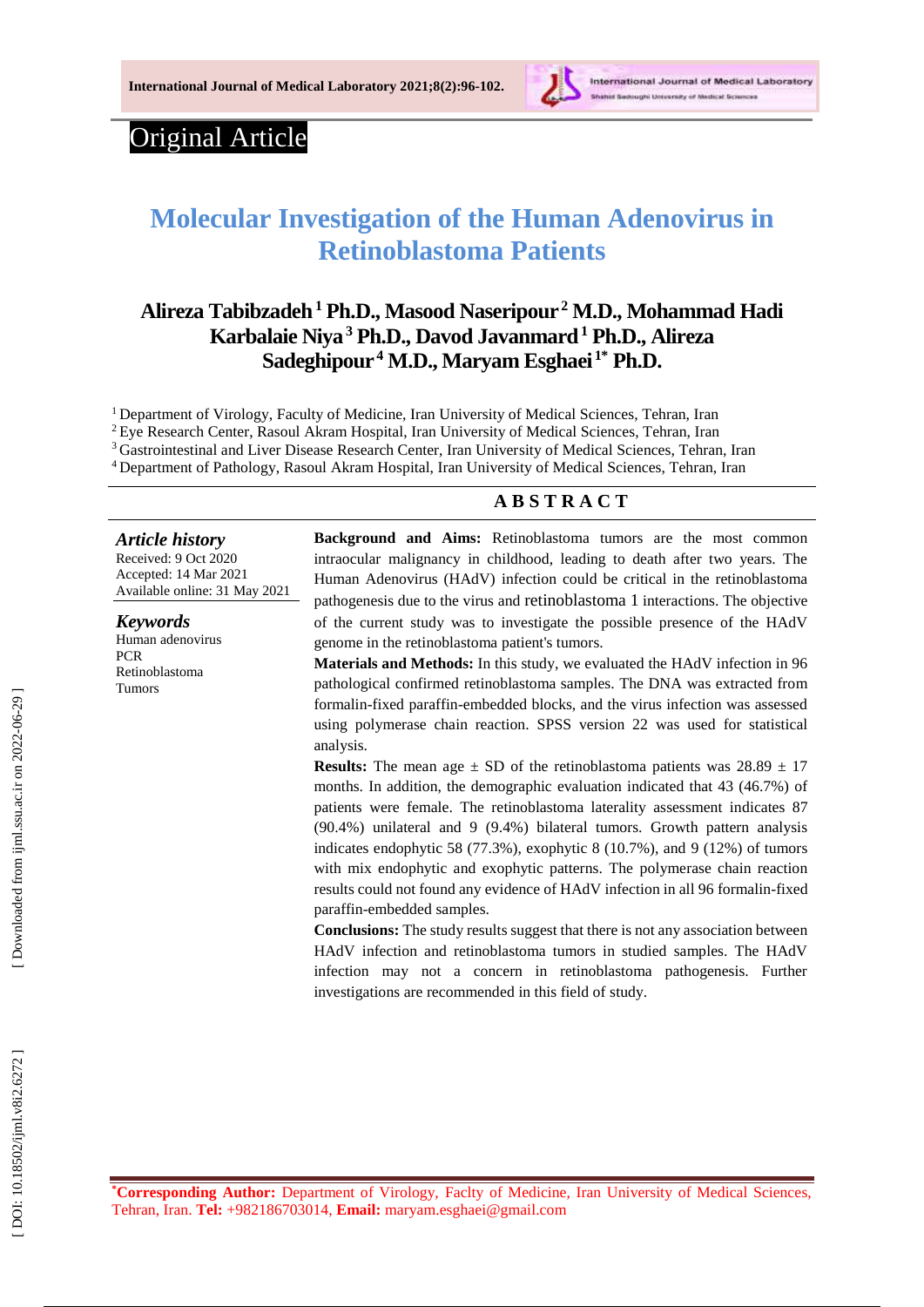## **Introduction**

Retinoblastoma is the most common intraocular malignancy in childhood, critical childhood disease, and rarely diagnosed in young adults [1, 2]. The retinoblastoma prevalence in these age groups involved 4% of all malignancies [1], and their incidence is one per 15000 to 20000 population based on the geographical location [3]. The *retinoblastoma 1* gene (*RB1*) is located in the 13q14chromosome. The *RB1* gene is known as a tumor suppressor and regulator of the cell cycle and cell growth. Inactivation in both of the *RB1* genes by mutations, deletion, methylation, or single nucleotide alteration leads to tumor development [4 -7]. In 1992, the Committee for the Japanese National Registry of Retinoblastoma reported a five -year survival rate of 93% in unilateral retinoblastoma and a two -year survival rate of 92% for bilateral cases [8]. Also, it was suggested that retinoblastoma could establish due to epigenetic dis -regulation [9]. The higher prevalence of retinoblastoma in low socioeconomic populations suggested a possible association with infection [10 -12]. It has been reported that the human papillomavirus (HPV) infection could play a role as causative for the disease [10 -14] .

Human Adenovirus (HAdV) is a well -known human pathogen, especially for respiratory infections in children [15]. The HAdVs are classified into seven species named A to G and contain more than 70 serotypes [16]. The HAdV types B and D are the causative agents for the epidemic keratoconjunctivitis [17]. The etiologic role of the virus in human malignancies was rigorously studied [18]. The

HAdV oncogenesis was firstly introduced by Trentin et al. in 1962 [19]. HAdVs can induce transformation in a wide range of rodents in cell culture [20]. The oncogenesis of the HAdVs in human malignancies did not report. However, there is a focus on the transformation of human cells *in vitro* [20]. In this regard, HAdV type 5 transformation in the 293 cell line and HAdV 12 transformation in the human embryo retinoblasts were reported previously [21, 22]. Also, the role of the Adenovirus E1B and E1A proteins in human embryo retinoblast transformation was illustrated [23].

Furthermore, epidemiologic investigations could show the virtual prevalence of the viral pathogens so that these studies could be beneficial in the case of retinoblastoma tumorigenesis. The current study aimed to investigate the molecular epidemiology of the HAdV infection in retinoblastoma patients.

## **Materials and Methods**

**Participants, demographic and clinical data** In this cross -sectional study, enrolled patient samples were obtained from 96 patients with confirmed retinoblastoma based on the clinical and pathological assessments referred to affiliated hospitals to Iran University of Medical Sciences, Tehran, Iran, from 2015 and 2018. All included patients were primary retinoblastoma cases, and an expert pathologist confirmed the retinoblastoma. The Ethics Committee of Iran University of Medical Sciences (code IR.IUMS.REC.1397.333) approved the study procedure. Written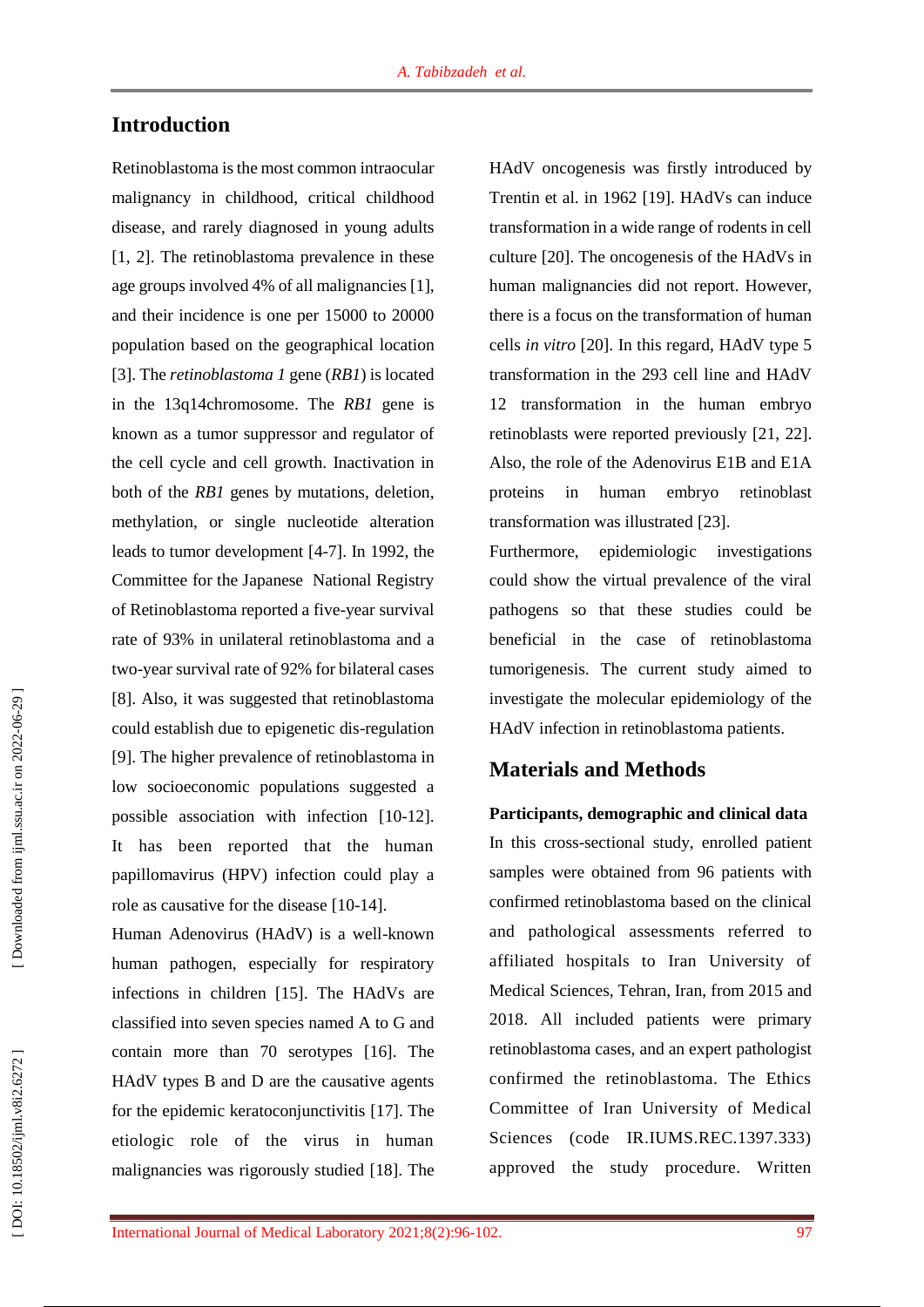informed consent was obtained from all the included patients. The patients without written informed consent were excluded from the study. The demographic and clinical data were obtained from the laboratory data repository.

#### **Sample preparation and DNA extraction**

The pathologically confirmed retinoblastoma formalin -fixed paraffin -embedded (FFPE) tissue blocks were sectioned and prepared for the DNA extraction. Sectioning and extraction were macroscopically performed in the tumor site of the tissue blocks. The DNA extraction was performed by the QIAamp DNA FFPE Tissue Kit (Qiagen, Dusseldorf, Germany) based on the manufacturer's protocols. The NanoDrop ND -1000® spectrophotometry assessed the extraction (Thermo Fisher Scientific Inc., Waltham, MA, USA).

#### **HAdV detection**

The human genome in the extracted samples was confirmed using polymerase chain reaction (PCR ) for the Human glyceraldehyde - 3 -phosphate dehydrogenase (GAPDH) gene. GAPDH was amplified using 5' -CGACCACTTTGTCAAGCTCA -3' forward and 5' -AGGGGTCTACATGGCAACTG -3' reverse primers by 228 base pair PCR product in size. The HAdV detection performed by a conventional PCR method using 5' - GCTTCGGAGTACCTGAGYCC -3' forward and 5' -GGCCATRTCCAGCACTCKGT reverse degenerated primers that can amplify a 234 base pair from the HAdV hexone gene. The thermal program for HAdV detection was provided by the Bio -Rad thermal cycler (T100™ Thermal Cycler) and included one step for 5 minutes at 95˚C (pre -denaturation), 40 cycles of 30 seconds at 95˚C (denaturation), 30 seconds at 60˚C (annealing) and 20 seconds at 72˚C (extension) and a final step of 10 minutes at 72˚C (final extension). The same protocol was used for GAPDH, but the annealing was performed at 55˚C for 30 seconds. The PCR products were run in 1% agarose gel after electrophoresis and visualized by ultraviolet light. In all the procedures, careful handling of the samples for minimalizing possible cross contamination was considered.

#### **Statistical analysis**

The statistical evaluation was performed by SPSS version 22 (SPSS Inc., Chicago, IL, USA) using chi -square and Mann –Whitney U test based on the variables. The statistically significant results in the current study considered as  $p < 0.05$ .

### **Results**

# **Patients demographical and pathological features**

By assessing 96 included patients, the mean age  $\pm$  SD of the patients was 28.89  $\pm$  17 months. 49 (53.3%) of patients were male, and 43 (46.7%) were female. The retinoblastoma laterality assessment indicates 87 (90.4%) unilateral and nine (9.4%) bilateral retinoblastomas. The differentiation and growth patterns of tumors are summarized in Table 1. Growth pattern analysis indicates 9 (12%) of tumors with mix endophytic and exophytic patterns. The dominant growth pattern was endophytic 58 (77.3%) and followed by exophytic 8 (10.7%). Tumor involvement of the optic nerve margin was seen in 7 (8.4%) patients. Statistical assessment of the pathological features

DOI: 10.18502/ijml.v8i2.6272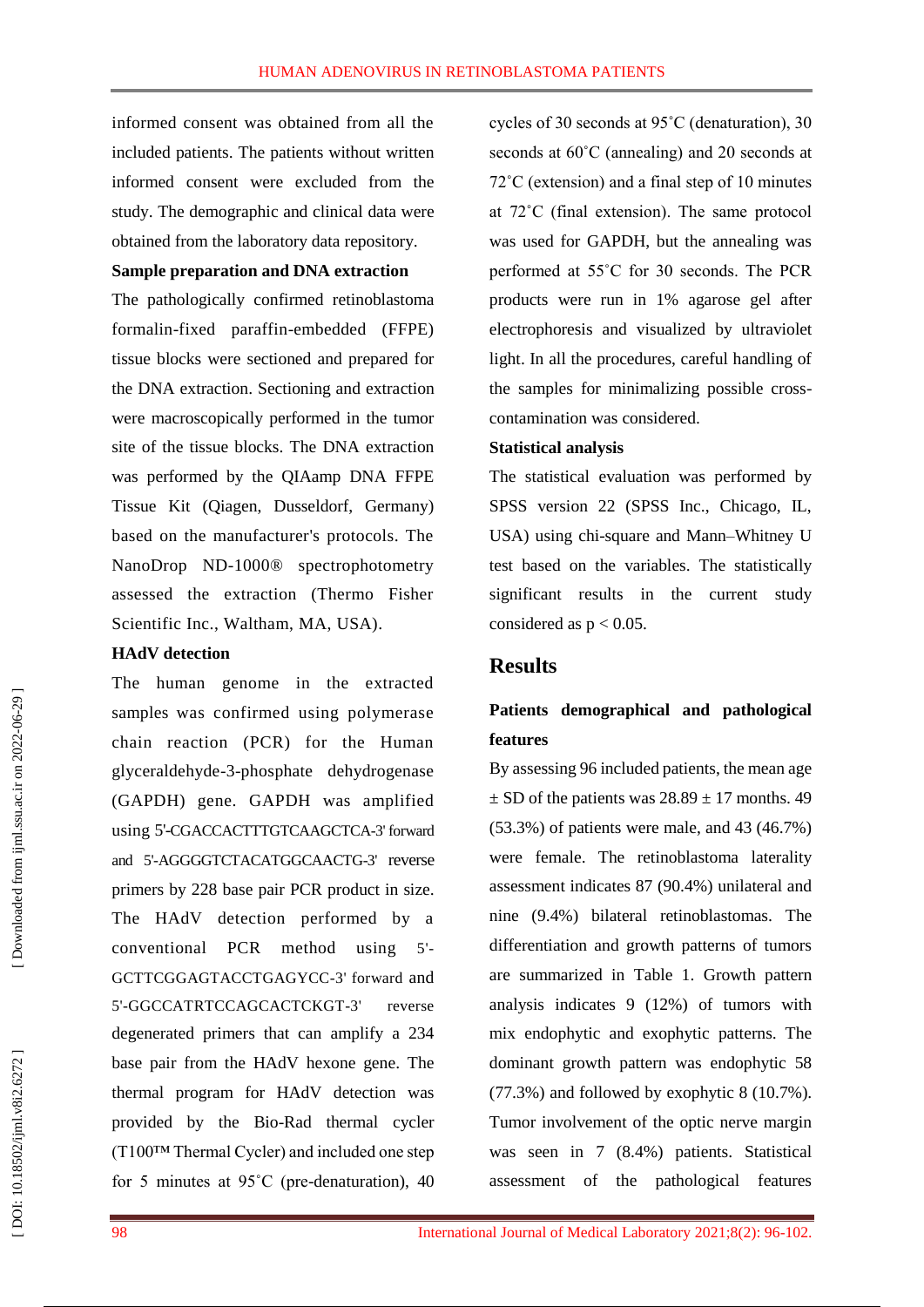#### **HAdV infection**

The retinoblastoma tumor tissue sections were assessed for the HAdV genome using PCR

amplification. It was found that there was no HAdV positive sample by the PCR method. Three different concentrations of positive control were used to ensure the primer efficacy for detecting HAdV in RB tumors (Figure 1). The GAPDH gene was used to confirm the presence of the genome in the studied samples. However, all were negative for the virus genome.

| <b>Differentiation</b>          | <b>Growth Pattern</b>              |         |           |         | Laterality    |                   |         |  |
|---------------------------------|------------------------------------|---------|-----------|---------|---------------|-------------------|---------|--|
| <b>Pattern</b>                  | Endophytic $(\%)$ Exophytic $(\%)$ |         | $Mix$ (%) | P-value | Bilateral (%) | Unilateral $(\%)$ | P-value |  |
| Well<br>differentiated          | 22(37.9)                           | 2(25)   | 1(12.5)   | 0.152   | 1(16.7)       | 24(31.6)          | 0.182   |  |
| differentiated                  | 15(25.9)                           | 1(12.5) | 1(12.5)   |         | 1(16.7)       | 19(25)            |         |  |
| Poorly<br>differentiated        | 1(1.7)                             | 0(0)    | 1(12.5)   |         | 0(0)          | 3(3.9)            |         |  |
| <b>Undifferentiated</b> 11 (19) |                                    | 4(50)   | 3(37.5)   |         | 3(50)         | 17(22.4)          |         |  |
| Moderate<br>differentiated      | 3(5.2)                             | 1(12.5) | 2(25)     |         | 0(0)          | 6(7.9)            |         |  |
| <b>Undetermined</b>             | 6(10.3)                            | 0(0)    | 0(0)      |         | 1(16.7)       | 7(9.2)            |         |  |
|                                 |                                    |         |           |         |               |                   |         |  |

**Table 1.** The differentiation, laterality and growth pattern of tumors



**Fig . 1.** There was no evidence of the HAdV genome in retinoblastoma patient's tumors. The gel electrophoresis illustration for HAdVs Hexon gene amplicon in three concentration from the positive control (C+ as no diluted, C+2  $\frac{1}{2}$  diluted, C+3  $\frac{1}{4}$ diluted), in compare with retinoblastoma patient's tumors samples (S1 and S2).

## **Discussion**

The most important etiology of retinoblastoma progression was related to the changes in the *RB1* gene as a tumor suppressor. For tumor induction, both alleles of *RB1* dysfunction seem to be necessary. In some familial and inherited cases, dysfunction in one allele could be sufficient for tumor induction [24, 25]. As mentioned, the HAdV proteins (E1B and E1A)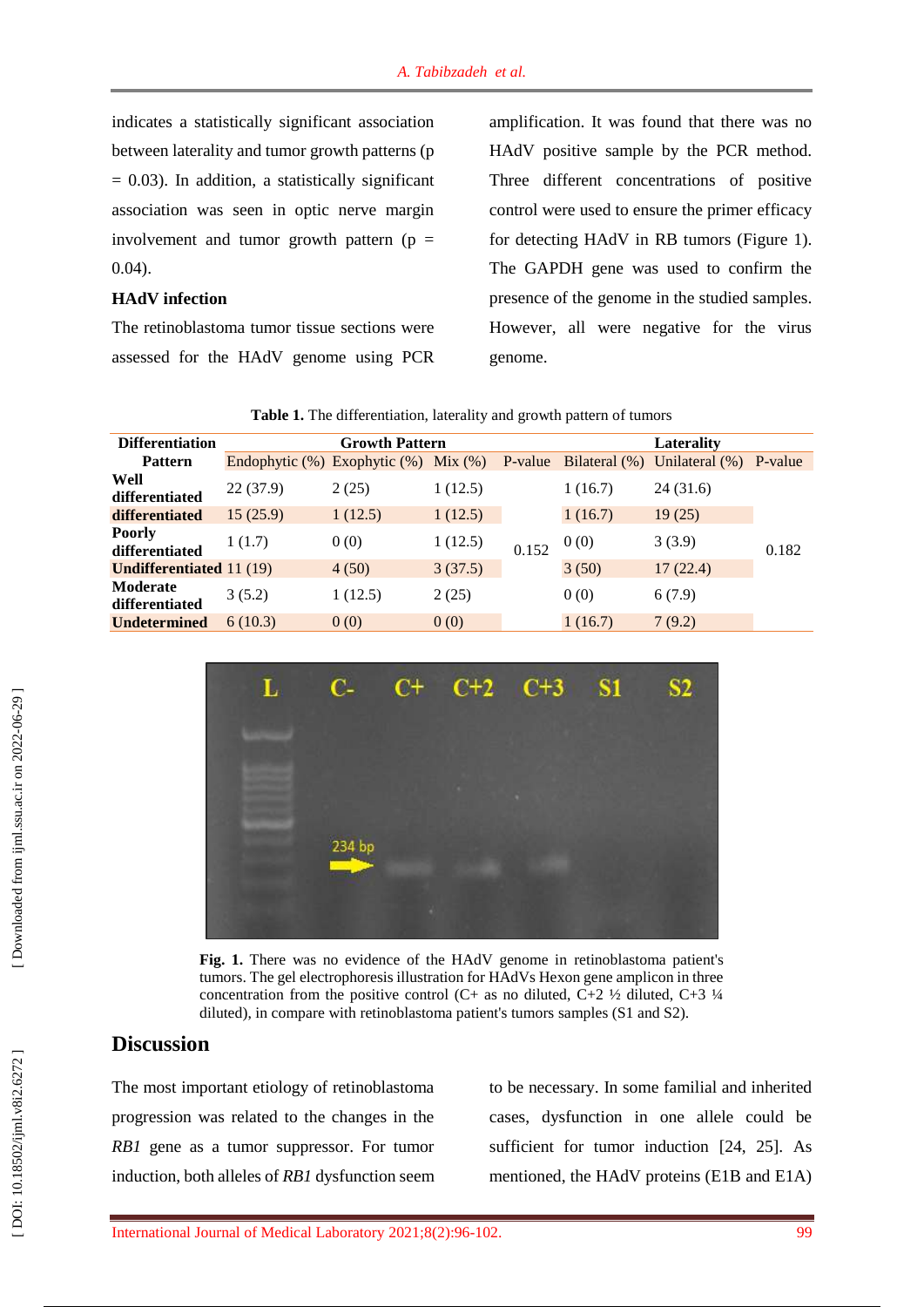can transform human embryo retinoblast cell lines [23] . The objective of the current study was to investigate the molecular epidemiology of the HAdV infection in FFPE tissue DNA extracts of retinoblastoma patients by molecular testing. In the present study, 96 patients were included by the mean age  $\pm$  SD,  $28.89 \pm 17$  months and, 49 (53.3%) of patients were male. The pathological finding for the current study seems to be in accordance with other studies [14, 26]. In the conducted study by Surakiatchanukul et al. [27], the assessment of 82 RB tumors indicates exophytic and endophytic growth patterns in 51 (62%) and 31 (38%) of the patients, respectively. The growth pattern and age were statistically associated with Surakiatchanukul's study. A statistically significant association between laterality and optic nerve margin involvement with tumor growth pattern was observed in our current study. In addition, growth pattern analysis in our current study indicates nine (12%) tumors with mix endophytic and exophytic patterns, endophytic 58 (77.3%), and exophytic 8 (10.7%). These differences between our study and the conducted study by Surakiatchanukul et al. could be due to the difference in sample size or geographical locations . The conducted study suggested that HAdV 12 can induce transformation in human embryo retinoblasts cells [21]. Gillison et al. [28] suggested that there are no clues about the presence of HAdVs in retinoblastoma by assessing 40 RB tumor samples. Besides, the result of the current study indicates that there was no evidence of the HAdV genome in retinoblastoma samples. The presence of human DNA viruses in RB was

suggested by Palazzi and colleagues [29], assessing 43 Brazilian retinoblastoma patients. Palazzi's study indicates the presence of the human papilloma virus (HPV) genome in 27% of the RB tumors. Also, the HAdV in retinoblastoma tumors in the Palazzi was not found. This absence of the HAdV genome in retinoblastoma was either suggested by Ueno et al. [30] . Meanwhile, Javanmard et al. [14] reveal that 9.8% of the assessed retinoblastoma samples show evidence of the HPV genome. The presence of HPV in retinoblastoma samples was reviewed by Chauhan et al. [10]. Furthermore, recent investigations in the field of oncolytic tumors by Pascual -Pasto et al. [31] suggest that the VCN -01 (clinical -grade oncolytic adenovirus) can acts as a therapeutic agent by targeting the *RB1* gene in mice model by retinoblastoma xenografts. The major limitations in the current study could include sample size and limitation in the patient's clinical and pathological data, including a date for retinoblastoma diagnosis, records of HAdV infection before cancer diagnosis, tumor type, and tumor staging. Furthermore, the quantitate assessment of virus and the absence of expression level for some important genes in this field could be mentioned as the limitation of this study.

## **Conclusion**

The current study could not show any HAdV genome infection in the assessed retinoblastoma samples. The study results suggest no association between HAdV infection and retinoblastoma tumors in the studied samples. The HAdV infection may not a concern in retinoblastoma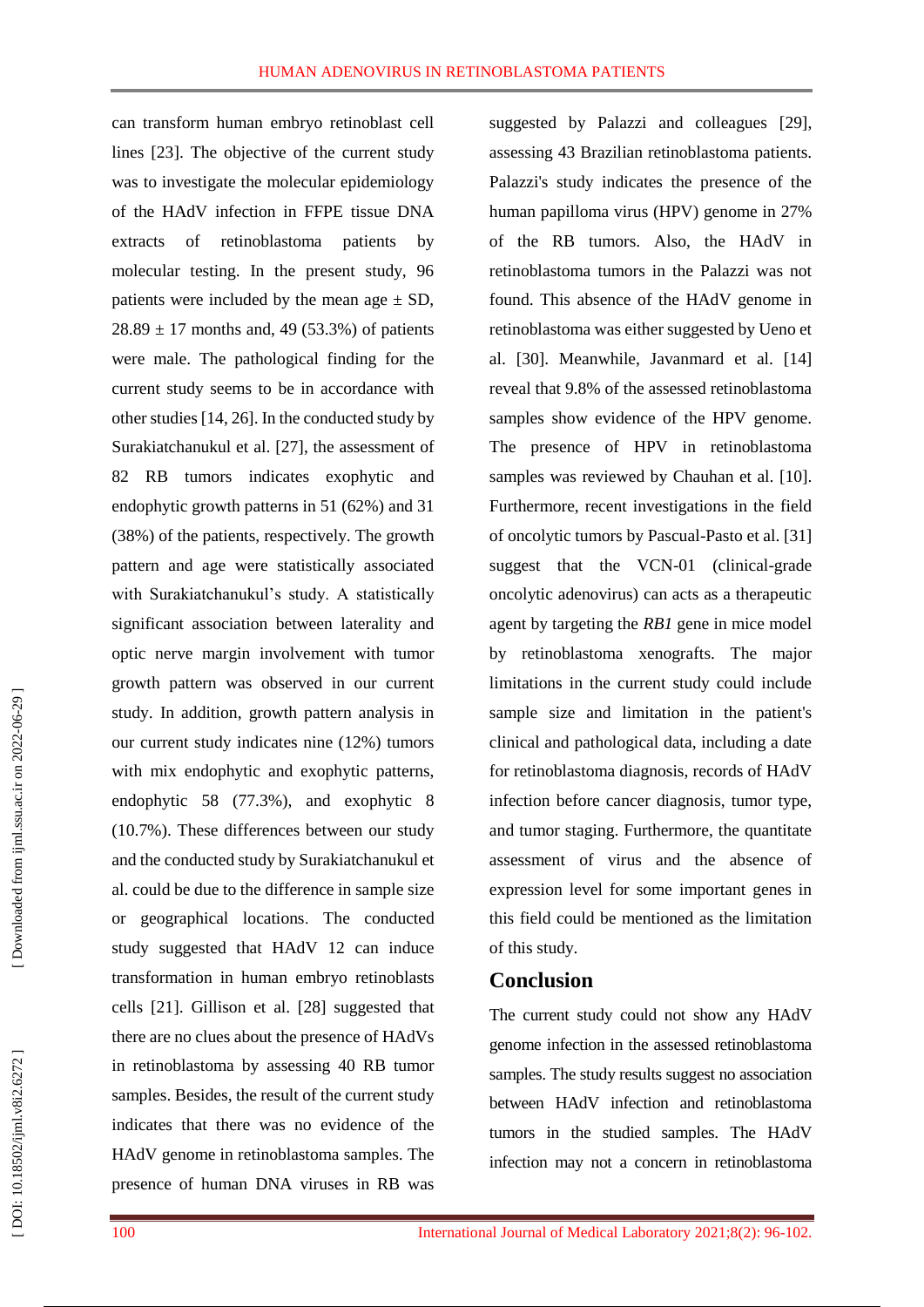pathogenesis. Furthermore, further studies might use full for a clear conclusion about the role of the HAdV or other DNA viruses oncogenesis in retinoblastoma.

## **References**

- [1]. Shields CL , Lally SE . Retinoblastoma, in Ocular Oncology. 2019 ; Springer , p. 91 -99.
- [2]. Maat ‐Kievit JA, Oepkes D, Hartwig NG, Vermeij ‐Keers C, Van Kamp IL, Van De Kamp JJ , A large retinoblastoma detected in a fetus at 21 weeks of gestation. Prenat Diagnos. 1993; 13(5): 377 -84 .
- [3]. Naseripour M, Nazari H, Bakhtiari P, Modarres zadeh M, Vosough P, Ausari M. Retinoblastoma in Iran: outcomes in terms of patients' survival and globe survival. Br J Ophthalmol. 2009 ; 93(1): 28 -32.
- [4]. Chen PL, Scully P, Shew JY, Wang JY, Lee WH. Phosphorylation of the retinoblastoma gene product is modulated during the cell cycle and cellular differentiation. Cell 1989 ; 58(6): 1193 -19 8 .
- [5]. Friend SH, Bernards R, Rogelj S, Weinberg RA, Rapaport JM, Albert DM, et al . A human DNA segment with properties of the gene that predisposes to retinoblastoma and osteosarcoma. Nature 1986; 323(6089): 643-46.
- [6]. Kumaramanickavel G, Joseph B, Narayana K, Natesh S, Mamatha G, Shanmugam MP, et al . Molecular -genetic analysis of two cases with retinoblastoma: benefits for disease management. J Genet. 2003; 82(1-2): 39-44.
- [7]. Lai H, Ma F, Lai S. Identification of the novel role of pRB in eye cancer. J Cel Biochem . 2003 ; 88(1):121-27.
- [8]. Uemura Y, Matsuda H, Uyama M, Matsuo N, Choshi K. Survival rate and risk factors for patients with retinoblastoma in Japan. Japan J Ophthalmol. 1992; 36(2): 121-31.
- [9]. Berger SL, Kouzarides T, Shiekhattar R, Shilatifard A. An operational definition of epigenetics. Gene Dev. 2009 ; 23(7): 781 - 83.
- [10]. Chauhan S, Sen S, Singh N, Sharma A, Chawla B, Kashyap S. Human papillomavirus detection strategies in retinoblastoma. Pathol Oncol Res. 2019; 1(1): 1-4.
- [11]. Orjuela M, Castaneda VP, Ridaura C, Lecona E, Leal C, Abramson DH, et al . Presence of human papilloma virus in tumor tissue from children with retinoblastoma: an alternative mechanism for tumor development. Clinic Cancer Res. 2000; 6(10): 4010-4016.

## **Conflict of Interest**

There is no conflict of interest.

### **Acknowledgement**

This study was supported by the Iran University of Medical Sciences (grant number: 12332).

- [12]. Montoya -Fuentes H, de la Paz Ramirez Munoz M, Villar -Calvo V, Suarez -Rincon AE, Manuelornelas -Aguirre J, Vazquez -Camacho G, et al. Identification of DNA sequences and viral proteins of 6 human papillomavirus types in retinoblastoma tissue. Anticancer Res . 2003 ; 23(3C): 2853 - 862 .
- [13]. Naru J, Aggarwal R, Singh U, Kakkar N, Bansal D. HPV -16 detected in one -fourth eyes with retinoblastoma: a prospective case -control study from North India. J Pediatric Hematol/Oncol. 2016; 38(5): 367-71.
- [14]. Javanmard D, Moein M, Esghaei M, Naseripour M, Monavari SH, Bokharaei ‐Salim F, et al. Molecular evidence of human papillomaviruses in the retinoblastoma tumor. Virusdisease 2019; 30(3): 360-66.
- [15]. Lai CY, Lee CJ, Lu CY, Lee PI, Shao PL, Wu ET, et al . Adenovirus serotype 3 and 7 infection with acute respiratory failure in children in Taiwan, 2010 –2011. PloS One 2013; 8(1): 53614 .
- [16]. Fu Y, Tang Z, Ye Z, Mo S, Tian X, Ni K, et al . Human adenovirus type 7 infection causes a more severe disease than type 3. BMC Infect Dis. 2019; 19(1): 1-10.
- [17]. A Aoki K, Kitaichi N, Hinokuma R, Ohno S. Characteristics of epidemic keratoconjunctivitis due to novel adenovirus types. J Clin Ophthalmol Eye Disord. 2017; 1(3) : 1013.
- [18]. Bogolyubova AV. Human oncogenic viruses: old facts and new hypotheses. Mol Biol. 2019; 53(5): 767 -75 .
- [19]. Trentin JJ, Yabe Y, Taylor G. The quest for human cancer viruses: a new approach to an old problem reveals cancer induction in hamsters by human adenovirus. Science 1962 ; 137(3533): 835 -41 .
- [20]. Ip WH, Dobner T. Cell transformation by the adenovirus oncogenes E1 and E4. FEBS Letters. 2020; 594(12): 1848 - 460 .
- [21]. Byrd P, Brown KW, Gallimore PH. Malignant transformation of human embryo retinoblasts by cloned adenovirus 12 DNA. Nature 1982; 298(5869): 69 -71 .
- [22]. Graham FL, Smiley J, Russell WC, Nairn R. Characteristics of a human cell line transformed